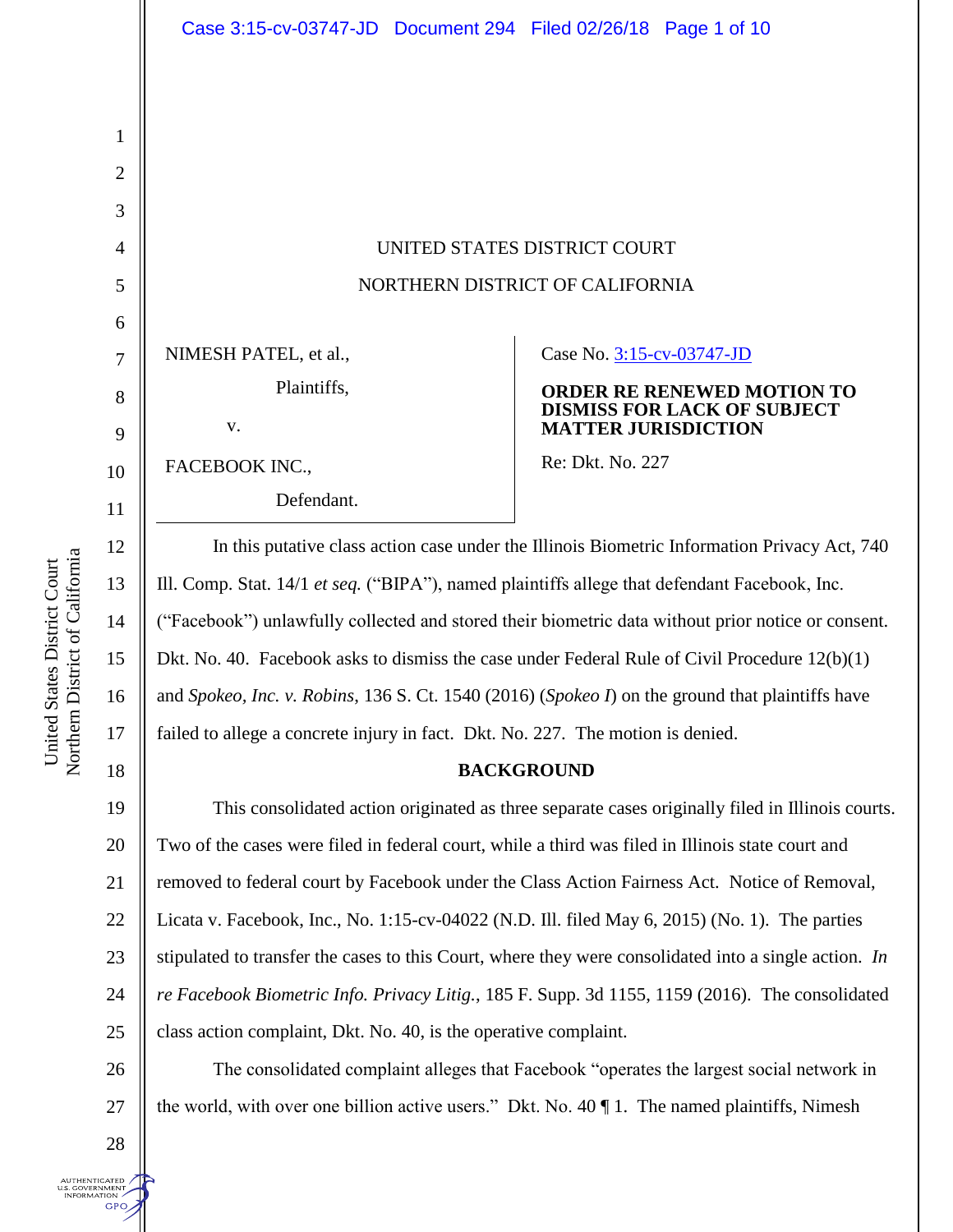Patel, Adam Pezen and Carlo Licata, use Facebook "to, among other things, upload and share photographs with friends and relatives." *Id*. ¶¶ 2, 7-9.

Plaintiffs' claims arise out of Facebook's "Tag Suggestions" program launched in 2010. *Id*. ¶ 3. A user "tags" other Facebook users and non-users by identifying them in photographs uploaded to Facebook. *Id*. ¶ 2. "Tag Suggestions" is intended to encourage more tagging. *Id*. ¶ 3. It scans uploaded photographs "and then identif[ies] faces appearing in those photographs." *Id*. If the program "recognizes and identifies one of the faces appearing in [a] photograph, Facebook will suggest that individual's name or automatically tag them." *Id*. In effect, the program associates names with faces in photos and prompts users to tag those people.

Tag Suggestions uses "state-of-the-art facial recognition technology" to extract biometric identifiers from photographs that users upload. *Id*. ¶¶ 4, 22. Facebook creates and stores digital representations (known as "templates") of people's faces based on the geometric relationship of facial features unique to each individual, "like the distance between [a person's] eyes, nose and ears." *Id*. ¶ 23.

Plaintiffs allege that Facebook collected users' biometric data secretly and without consent. Specifically, they allege that the Tag Suggestions program violated BIPA because Facebook did not: "[1] properly inform plaintiffs or the class in writing that their biometric identifiers (face geometry) were being generated, collected or stored; [2] properly inform plaintiffs or the class in writing of the specific purpose and length of time for which their biometric identifiers were being collected, stored, and used; [3] provide a publicly available retention schedule and guidelines for permanently destroying the biometric identifiers of plaintiffs and the class (who do not opt-out of 'Tag Suggestions'); and [4] receive a written release from plaintiffs or the class to collect, capture, or otherwise obtain their biometric identifiers." *Id*. ¶ 5. Plaintiffs seek declaratory and injunctive relief and statutory damages. *Id*. ¶ 6.

Northern District of California Northern District of California United States District Court United States District Court

1

2

3

4

5

6

7

8

9

10

11

12

13

14

15

16

17

18

19

20

21

22

23

24

25

26

27

28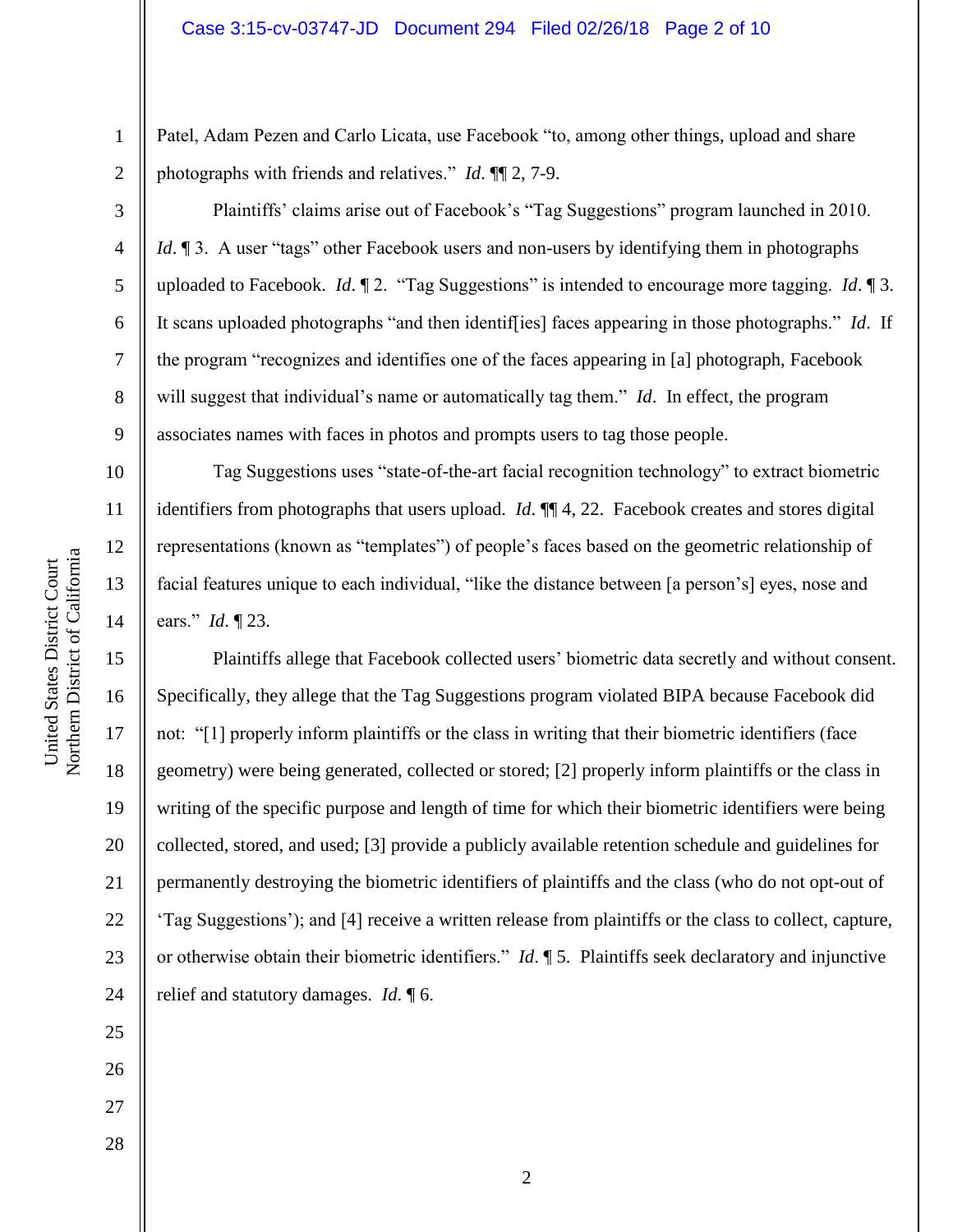#### **DISCUSSION**

# **I. Legal Standards**

"A Rule  $12(b)(1)$  jurisdictional attack may be facial or factual. In a facial attack, the challenger asserts that the allegations contained in a complaint are insufficient on their face to invoke federal jurisdiction. By contrast, in a factual attack, the challenger disputes the truth of the allegations that, by themselves, would otherwise invoke federal jurisdiction." *Safe Air for Everyone v. Meyer*, 373 F.3d 1035, 1039 (9th Cir. 2004) (citations omitted).

In a facial jurisdictional challenge, the Court takes all factual allegations in the complaint as true and draws all reasonable inferences in plaintiffs' favor. *Pride v. Correa*, 719 F.3d 1130, 1133 (9th Cir. 2013). In a factual challenge, the Court "may review evidence beyond the complaint without converting the motion to dismiss into a motion for summary judgment" and "need not presume the truthfulness of the plaintiff's allegations." *Safe Air*, 373 F.3d at 1039 (citations omitted). This discretion should be used with caution so that it does not usurp a merits determination. A "jurisdictional finding of genuinely disputed facts is inappropriate when the jurisdictional issue and substantive issues are so intertwined that the question of jurisdiction is dependent on the resolution of factual issues going to the merits of an action." *Id.* (internal quotations and citations omitted).

# **II. Article III Standing**

19 20 21 22 23 24 25 26 27 Federal courts are courts of limited jurisdiction, and the "case or controversy" requirement of Article III of the U.S. Constitution "limits federal courts' subject matter jurisdiction by requiring, inter alia, that plaintiffs have standing." *Chandler v. State Farm Mut. Auto. Ins. Co.*, 598 F.3d 1115, 1121 (9th Cir. 2010). As the Supreme Court recently reiterated, a plaintiff must demonstrate standing to sue by alleging the "irreducible constitutional minimum" of (1) an "injury in fact" (2) that is "fairly traceable to the challenged conduct of the defendants" and (3) "likely to be redressed by a favorable judicial decision." *Spokeo I*, 136 S. Ct. at 1547. These requirements may not be abrogated by Congress. *Id.* at 1548. The specific element of injury in fact is satisfied when the plaintiff has "suffered 'an invasion of a legally protected interest' that is 'concrete and

Northern District of California Northern District of California United States District Court United States District Court

1

2

3

4

5

6

7

8

9

10

11

12

13

14

15

16

17

18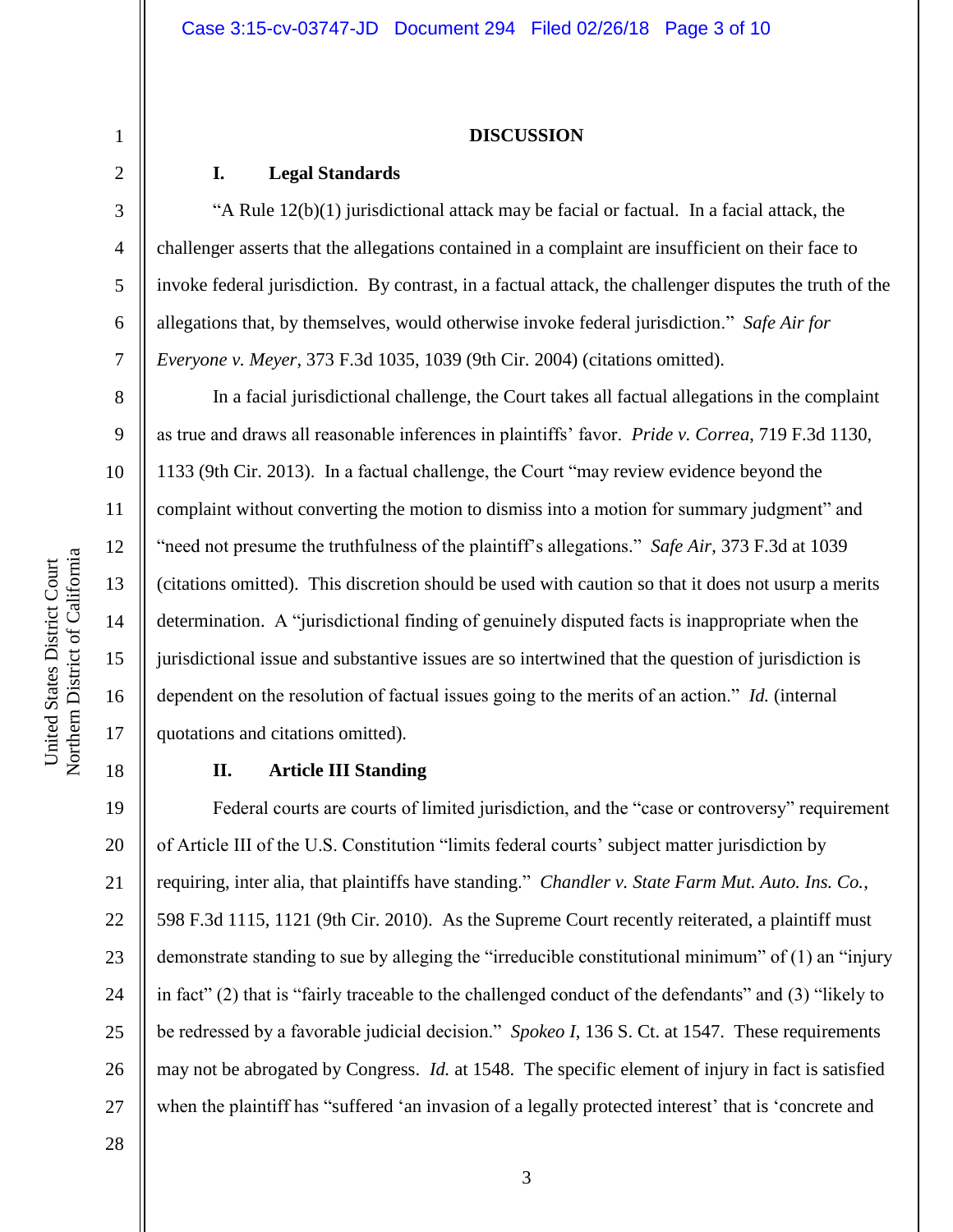particularized' and 'actual or imminent, not conjectural or hypothetical.'" *Id.* (quoting *Lujan v. Defenders of Wildlife*, 504 U.S. 555, 560 (1992)).

*Spokeo I* did not announce new standing requirements, as the citation to *Lujan* indicates. Rather, it sharpened the focus on when an intangible harm such as the violation of a statutory right is sufficiently concrete to rise to the level of an injury in fact. To determine whether an injury in fact has been demonstrated in this "somewhat murky area," *Robins v. Spokeo, Inc.*, 867 F.3d 1108, 1112 (9th Cir. 2017) (*Spokeo II*), the Supreme Court has held that "both history and the judgment of Congress play important roles." *Spokeo I*, 136 S. Ct. at 1549. History is instructive because an intangible harm is likely to be concrete for standing purposes when it bears "a close relationship to a harm that has traditionally been regarded as providing a basis for a lawsuit." *Id.* Congress's judgment is particularly important because it is "well positioned to identify intangible harms" that are in fact concrete for Article III purposes. *Id.* Congress has the power to create statutory rights and causes of action "that will give rise to a case or controversy where none existed before." *Id.*  Consequently, an intangible harm such as "the violation of a procedural right granted by statute can be sufficient in some circumstances to constitute injury in fact. In other words, a plaintiff in such a case need not allege any additional harm beyond the one Congress has identified." *Id.* 

17 18 19 20 21 22 23 24 25 26 While *Spokeo I* refers to Congress, neither side disputes that state legislatures are equally well-positioned to determine when an intangible harm is a concrete injury. Our circuit said as much when it held that "state law can create interests that support standing in federal courts. If that were not so, there would not be Article III standing in most diversity cases, including run-ofthe-mill contract and property disputes. State statutes constitute state law that can create such interests." *Cantrell v. City of Long Beach*, 241 F.3d 674, 684 (9th Cir. 2001). While this conclusion pre-dates *Spokeo I*, nothing there undercuts it. To be sure, state law cannot create Article III standing where none exists under our federal precedents. But there is no good reason why the judgment of a state legislature should be treated as less important than that of Congress in deciding when the violation of a statutory grant in itself amounts to a real and concrete injury.

27 28 Our circuit has adopted decisions from sister circuits to hold that "an alleged procedural violation [of a statute] can by itself manifest concrete injury where Congress conferred the

1

2

3

4

5

6

7

8

9

10

11

12

13

14

15

16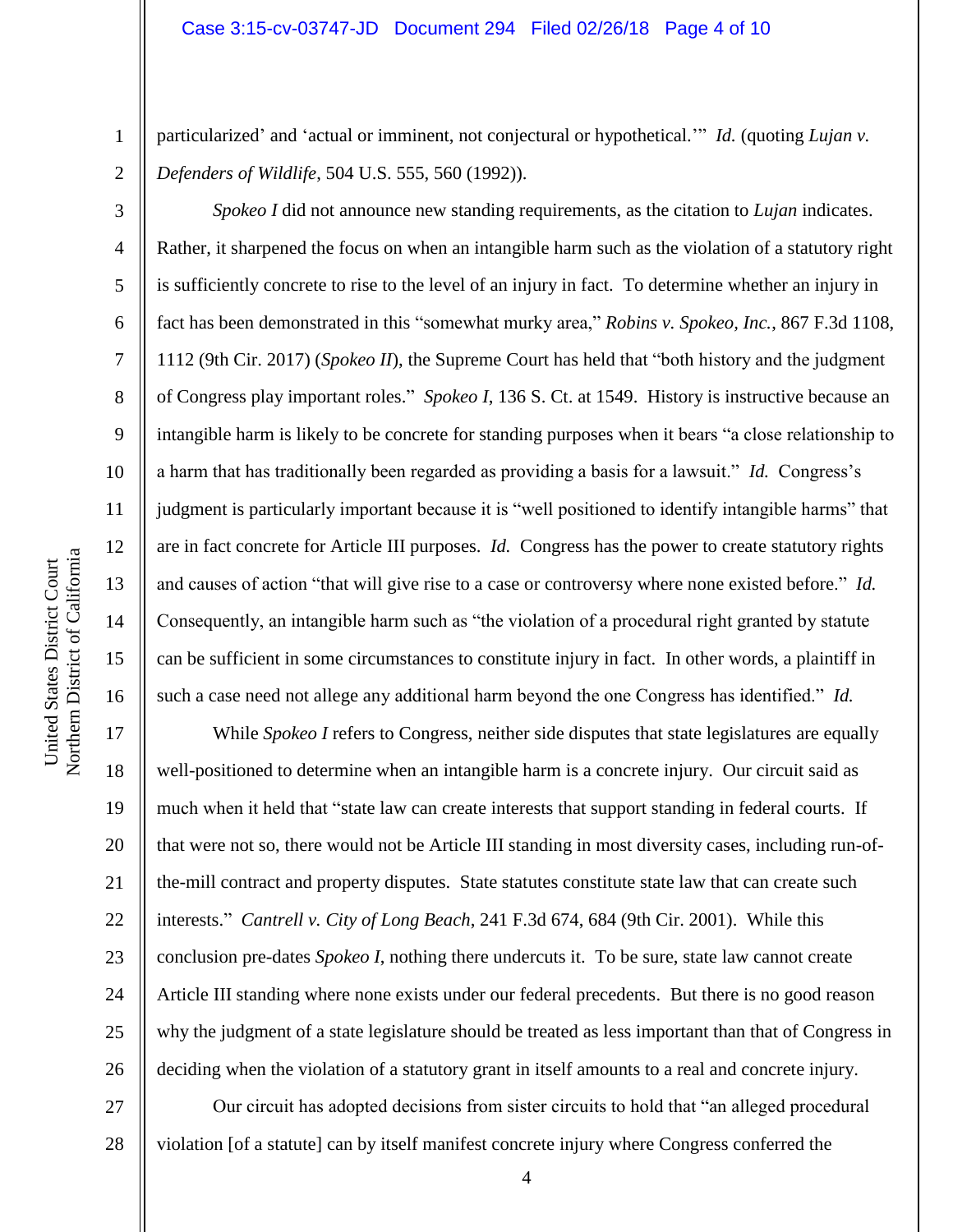procedural right to protect a plaintiff's concrete interests and where the procedural violation presents 'a real risk of harm' to that concrete interest." *Spokeo II*, 867 F.3d at 1113 (internal citations omitted) (brackets in original). The dispositive inquiries are whether: (1) the statutory provisions at issue were established to protect the plaintiff's concrete interests; and (2) the specifically alleged procedural violations "actually harm or present a material risk of harm" to those interests. *Id*.

## **III. Concrete Injury**

The plain language of BIPA drives the standing analysis in this case. BIPA expresses the judgments of the Illinois legislature about the rights of Illinois citizens with respect to the collection of personal biometric data by corporations and businesses. *In re Facebook*, 185 F. Supp. 3d at 1169 (citing 740 Ill. Comp. Stat. 14/5(b)). Specifically, BIPA manifests the Illinois legislature's conclusions that:

(1) Biometrics are uniquely sensitive identifiers. "Biometrics are unlike other unique identifiers . . . [and] are biologically unique to the individual; therefore, once compromised, the individual has no recourse, is at heightened risk for identity theft, and is likely to withdraw from biometric-facilitated transactions." 740 Ill. Comp. Stat. 14/5(c).

(2) Biometric technology is a new frontier subject to unpredictable developments. "The full ramifications of biometric technology are not fully known." *Id.* at 14/5(f).

(3) People are apprehensive of transactions involving their biometrics. The "overwhelming majority of members of the public are weary of the use of biometrics when such information is tied to finances and other personal information" and are "deterred from partaking in biometric identifier-facilitated transactions." *Id.* at 14/5(d)-(e).

23 24 25 26 (4) Regulation of biometric collection, use, and storage serves the public interest. The "public welfare, security and safety will be served by regulating the collection, use, safeguarding, handling, storage, retention, and destruction of biometric identifiers and information." *Id.* at  $14/5(g)$ .

27 28 To address these concerns and protect the rights of its residents to control their biometric information, the Illinois legislature enacted several measures. Section 15(a) of BIPA requires

1

2

3

4

5

6

7

8

9

10

11

12

13

14

15

16

17

18

19

20

21

22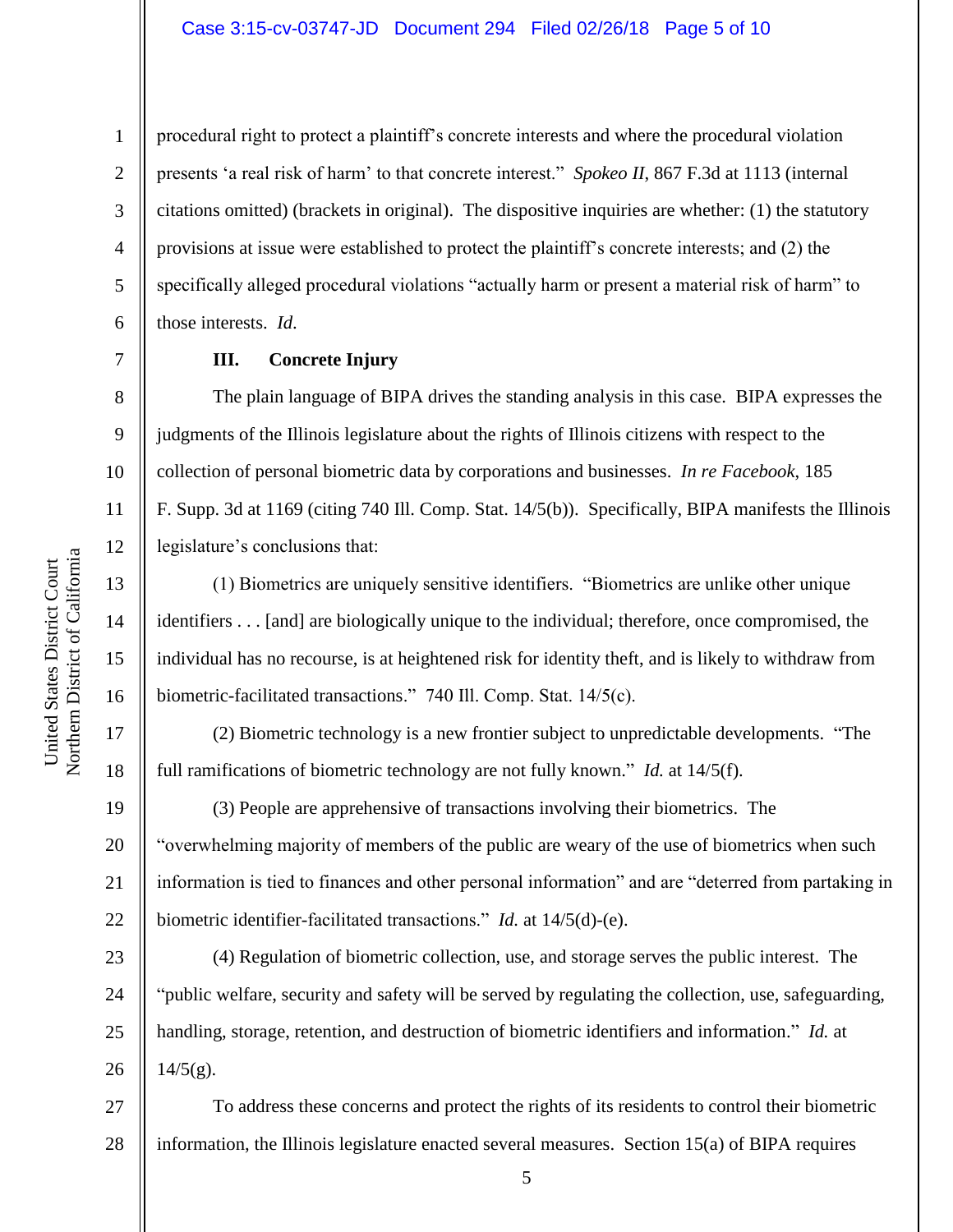## Case 3:15-cv-03747-JD Document 294 Filed 02/26/18 Page 6 of 10

1

2

3

5

7

8

9

17

United States District Court

Northern District of California United States District Court

4 6 private entities possessing biometric data to publish written policies on data retention and destruction. Section 15(b) provides that biometric data may not be obtained without (1) written notice that biometric data is at issue, (2) written notice of why and for how long the data is being collected and stored, and (3) written consent from the subject. Sections 15(c) and (d) limit the sale, trade, and disclosure of biometric data, and Section 15(e) sets security standards for storing data. Plaintiffs have sued under Sections 15(a) and (b) for lack of notice and consent.

These provisions, along with the plain text of BIPA as a whole, leave little question that the Illinois legislature codified a right of privacy in personal biometric information. There is equally little doubt about the legislature's judgment that a violation of BIPA's procedures would cause actual and concrete harm. BIPA vested in Illinois residents the right to control their biometric information by requiring notice before collection and giving residents the power to say no by withholding consent. As the Illinois legislature found, these procedural protections are particularly crucial in our digital world because technology now permits the wholesale collection and storage of an individual's unique biometric identifiers -- identifiers that cannot be changed if compromised or misused. When an online service simply disregards the Illinois procedures, as Facebook is alleged to have done, the right of the individual to maintain her biometric privacy vanishes into thin air. The precise harm the Illinois legislature sought to prevent is then realized.

18 19 20 21 22 23 Consequently, the abrogation of the procedural rights mandated by BIPA necessarily amounts to a concrete injury. This injury is worlds away from the trivial harm of a mishandled zip code or credit card receipt. A violation of the BIPA notice and consent procedures infringes the very privacy rights the Illinois legislature sought to protect by enacting BIPA. That is quintessentially an intangible harm that constitutes a concrete injury in fact. *See Spokeo II*, 867 F.3d at 1113 (and cases cited therein).

24 25 26 27 28 The Illinois legislature's considered judgments in enacting BIPA are also well-grounded in a long tradition of claims actionable in privacy law. The "'common law and the literal understanding of privacy encompass the individual's control of information concerning his or her person.'" *Eichenberger v. ESPN, Inc.*, 876 F.3d 979, 983 (9th Cir. 2017) (quoting *U.S. Dep't of Justice v. Reporters Comm. for Freedom of the Press*, 489 U.S. 749, 763 (1989)). "Violations of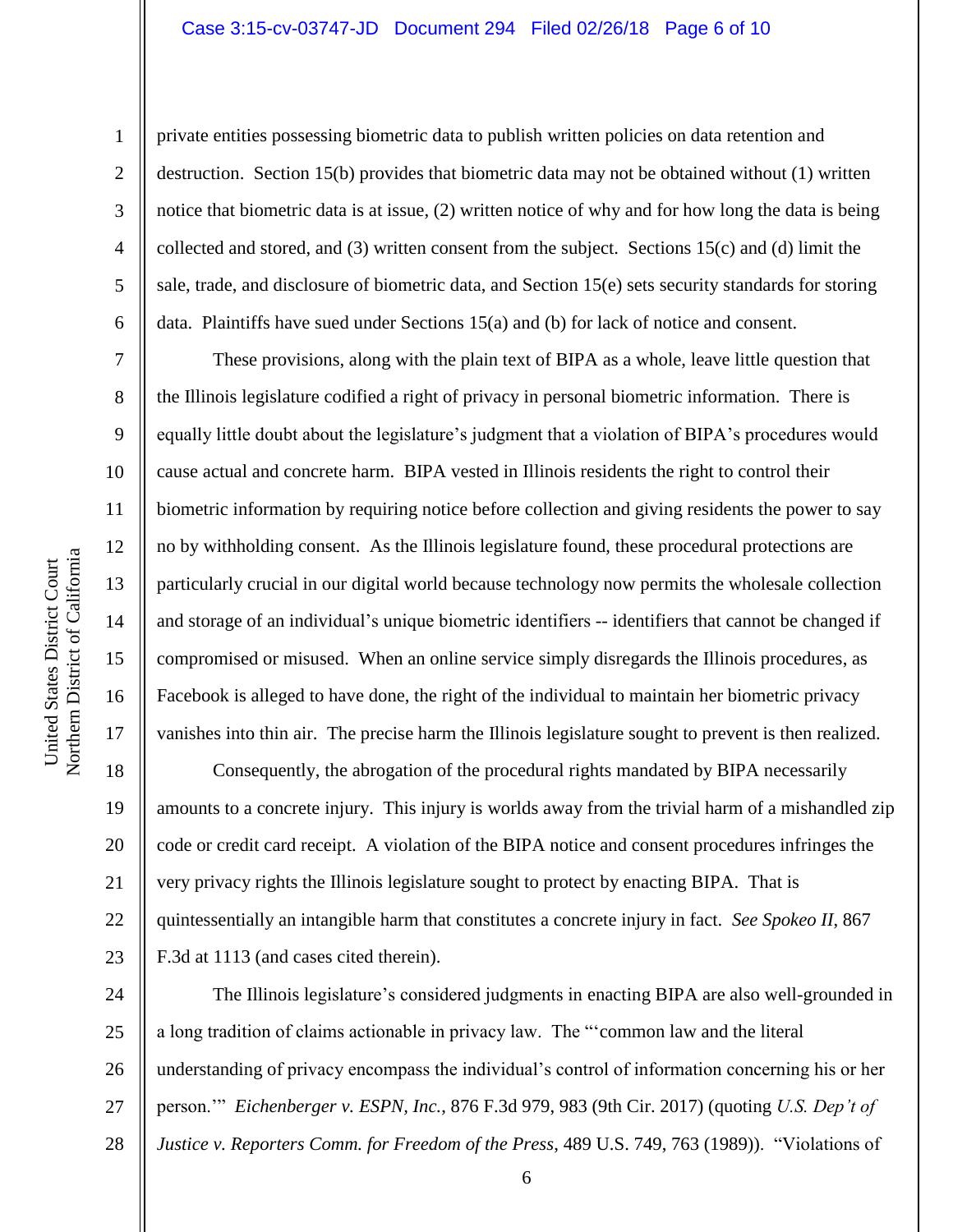### Case 3:15-cv-03747-JD Document 294 Filed 02/26/18 Page 7 of 10

the right to privacy have long been actionable at common law." *Id.* "Actions to remedy defendants' invasions of privacy, intrusion upon seclusion, and nuisance have long been heard by American courts, and the right of privacy is recognized by most states." *Van Patten v. Vertical Fitness Grp., LLC*, 847 F.3d 1037, 1043 (9th Cir. 2017) (citing Restatement (Second) of Torts § 652(B) (Am. Law Inst. 1977)).

Facebook insists that the collection of biometric information without notice or consent can never support Article III standing without "*real-world* harms" such as adverse employment impacts or even just "anxiety." *See, e.g.*, Dkt. No. 227 at 1, and 5-7 (emphasis in original). That contention exceeds the law. The Supreme Court has expressly recognized that the violation of statutory procedural rights in itself can be sufficient, without any additional harm alleged. *Spokeo I*, 136 S.Ct. at 1549. Our circuit has also found that "privacy torts do not always require additional consequences to be actionable." *Eichenberger*, 876 F.3d at 983. Intrusion on privacy alone can be a concrete injury. *Id*.; *see also Mount v. PulsePoint, Inc.*, 684 F. App'x 32, 34 (2d Cir. 2017), as amended (May 3, 2017) (unauthorized access to and monitoring of web-browsing is concrete injury); *In re Facebook Internet Tracking Litig.*, 263 F. Supp. 3d 836, 843 (N.D. Cal. 2017) (tracking users' web-browsing history is concrete injury). Our circuit has specifically affirmed findings of concrete injury, and standing to sue, when plaintiffs were deprived of procedures that protected privacy interests without any attendant embarrassment, job loss, stress or other additional injury. *See, e.g., Syed v. M-I, LLC*, 853 F.3d 492, 499 (9th Cir. 2017) (loss of statutory right to authorize credit check by prospective employer); *Eichenberger*, 876 F.3d at 983-84 (loss of control over personal information under Video Privacy Protection Act).

22 23 24 25 26 27 The cases Facebook relies upon to contest standing are readily distinguishable. In *Gubala v. Time Warner Cable, Inc.*, 846 F.3d 909 (7th Cir. 2017), for example, the plaintiff sued Time Warner for retaining his social security number and other personal information in violation of the Cable Communications Policy Act. But that is of scant relevance here because BIPA expressly recognizes that social security numbers do not implicate the kinds of privacy concerns that biometric identifiers do. Biometric identifiers, as the Illinois legislature found, are "unlike other

28

1

2

3

4

5

6

7

8

9

10

11

12

13

14

15

16

17

18

19

20

21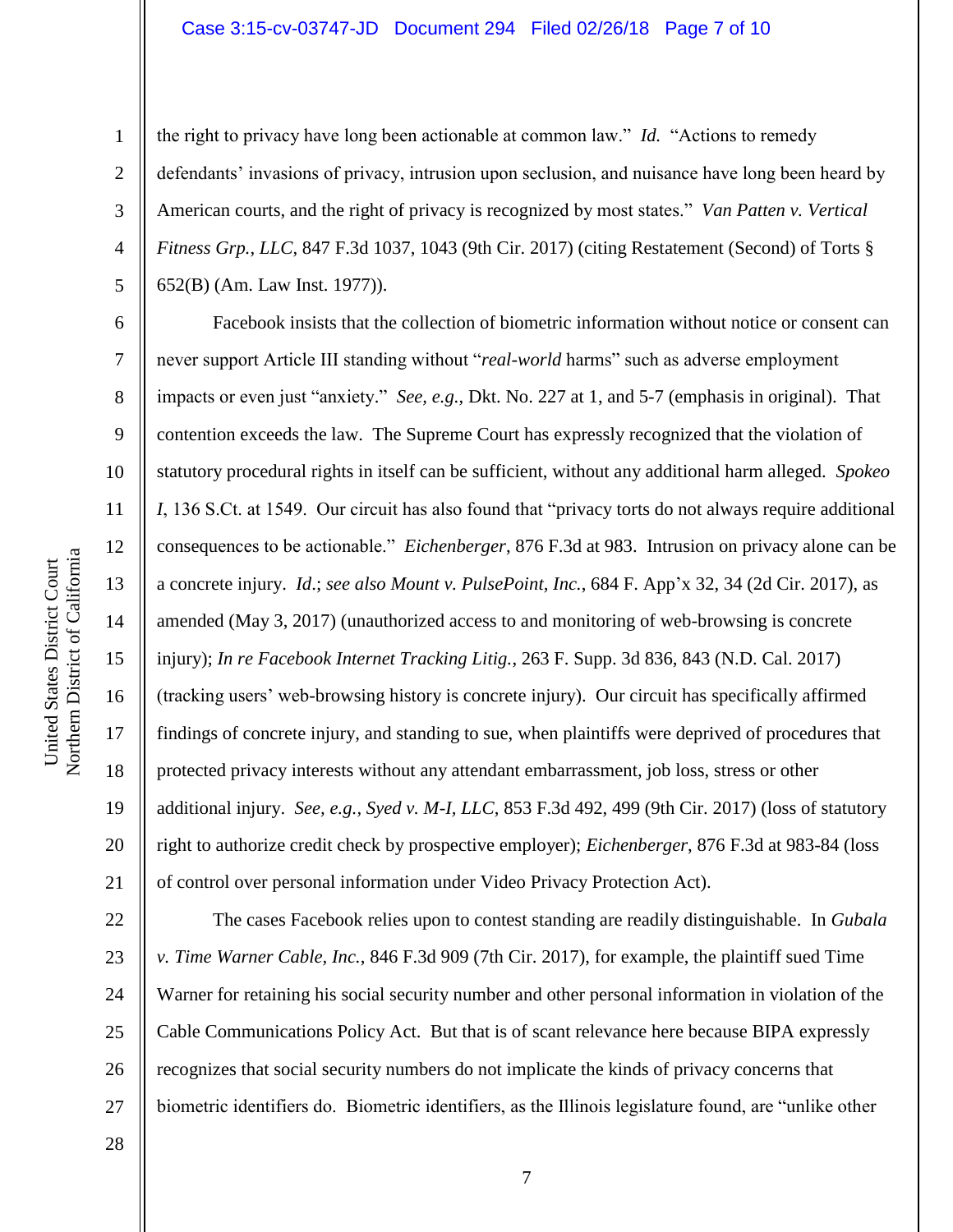unique identifiers" such as "social security numbers," because those "when compromised, can be changed." 740 Ill. Comp. Stat. 14/5(c).

In *McCollough v. Smarte Carte, Inc.*, No. 16 C 03777, 2016 WL 4077108 (N.D. Ill. Aug. 1, 2016), a case brought under BIPA, locker rental customers in Illinois had to complete their rentals by "plac[ing] their finger on a fingerprint scanner, which is then displayed on the screen; finally, the screen displays the locker number and unlocks the locker." *Id.* at \*1. The court found that "a customer would understand that Smarte Carte collects and retains their fingerprint data for at least the duration of the rental. The system would not work otherwise." *Id.* n.1.

So too for *Vigil v. Take-Two Interactive Software, Inc.*, 235 F. Supp. 3d 499, 513 (S.D.N.Y. 2017), another decision under BIPA that the Second Circuit affirmed in part, vacated in part, and remanded in *Santana v. Take-Two Interactive Software, Inc.*, \_\_\_ Fed. Appx. \_\_\_, No. 17-303, 2017 WL 5592589 (2d Cir. Nov. 21, 2017). In that case, the plaintiffs bought a basketball videogame that allowed players to create personalized "avatars" using their own faces. 2017 WL 5592589 at \*1. To make an avatar, players had to scan their faces for approximately 15 minutes by standing "within 6 to 12 inches of the camera" and slowly moving "their heads 30 degrees to the left and to the right." *Id.* Critically, before a player could create an avatar, she was required to consent by pressing "continue" after reading a notice stating that the "face scan" might be recorded. *Id*. In these circumstances, the district court found that the plaintiffs clearly knew that "Take-Two had to collect data based upon their faces in order to create the personalized basketball avatars, and that a derivative of the data would be stored in the resulting digital faces of those avatars so long as those avatars existed." *Vigil*, 235 F. Supp. 3d at 515. The Second Circuit had little troubling concluding that Take-Two had satisfied BIPA's notice and consent provisions, and that the plaintiffs could not allege a material risk of harm to a concrete interest protected by the statute. 2017 WL 5592589 at \*3.

25 26 27 28 While *McCullough* and *Vigil* involved BIPA, they turned on circumstances that are a far cry from the ones alleged here. In those cases, the plaintiffs indisputably knew that their biometric data would be collected before they accepted the services offered by the businesses involved. *Vigil* had the specific fact of prior written notice and click-through consent. In each case, the

1

2

3

4

5

6

7

8

9

10

11

12

13

14

15

16

17

18

19

20

21

22

23

24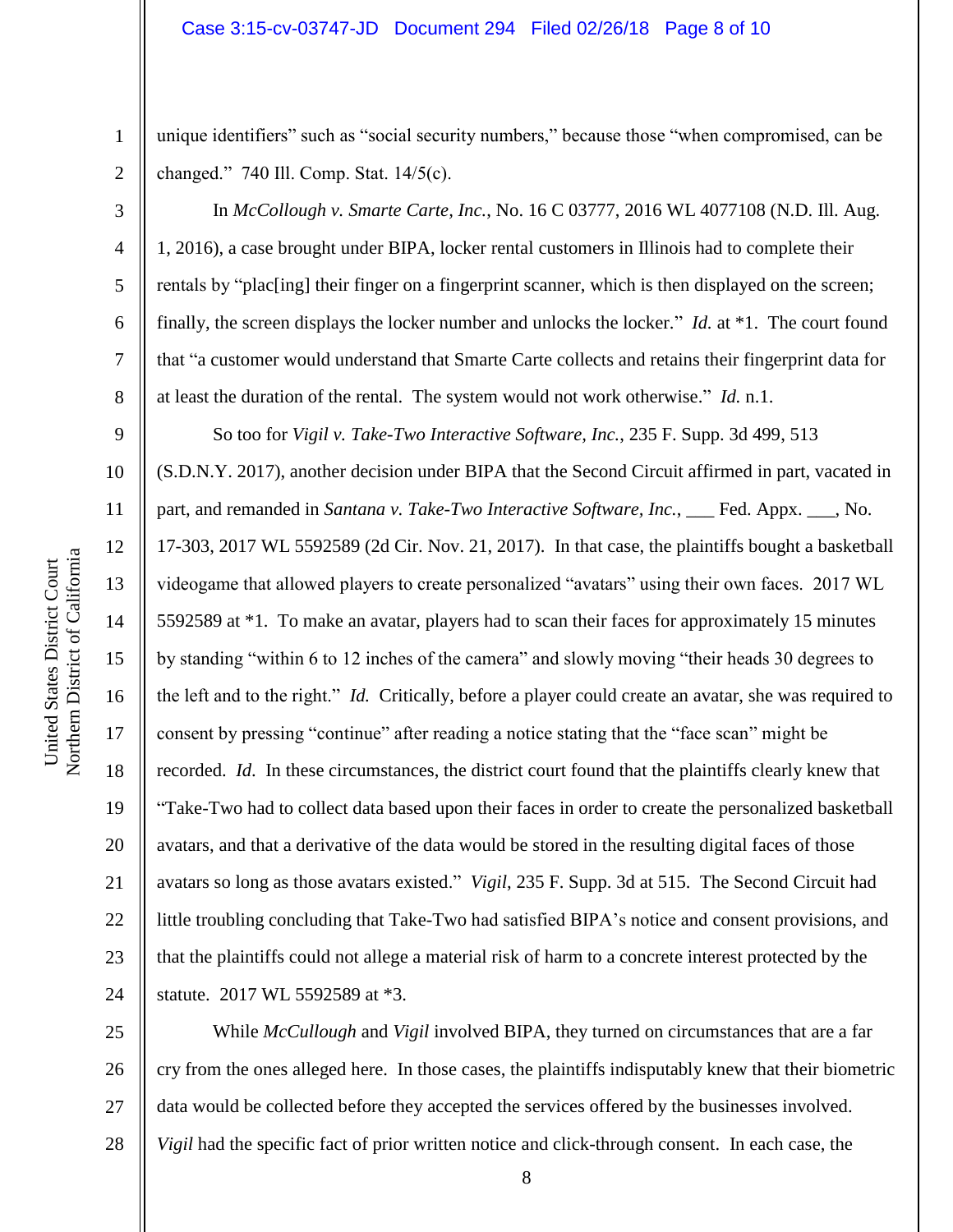plaintiffs had sufficient notice to make a meaningful decision about whether to permit the data collection. That factual difference makes these cases of little value in addressing the allegations in the consolidated complaint that Facebook afforded plaintiffs no notice and no opportunity to say no.

Facebook's reliance on *Spokeo II* is also misplaced. It highlights a comment in a footnote that a plaintiff might have a hard time showing standing under FCRA provisions "which do *not* turn on any alleged reporting inaccuracy." *Spokeo II*, 867 F.3d at 1116 n.2 (emphasis in original). This point appears to be a further elaboration on Facebook's "real harm" contention and is unpersuasive for the same reasons. But even taken on its own, it is again of little relevance because BIPA, unlike FCRA, targets the unauthorized collection of information in the first instance. The two statutes are sufficiently distinct so that *Spokeo II*'s FCRA concerns simply do not apply here. *See Eichenberger*, 876 F.3d at 983-84 (*Spokeo I* and *II* distinguishable because Video Privacy Protection Act, unlike FCRA, identifies a substantive right to privacy). In addition, as the footnote itself suggests, the comment is likely dicta because the plaintiff in *Spokeo II* did not allege a claim independent of a reporting inaccuracy. *Spokeo II*, 867 F.3d at 1116 n.2.

In addition to its legal arguments, Facebook has submitted its user agreement and data policy, deposition excerpts and other extrinsic evidence to contend that BIPA's notice and consent requirements were actually satisfied. *See, e.g.,* Dkt. No. 227 at 10-11. While that may or may not prove true in the end, the salient point for present purposes is that notice and consent are inextricably intertwined with the merits of plaintiffs' claims. The parties contest the facts surrounding those issues, in contrast to the largely undisputed material facts in *McCullough* and *Vigil*. These dispositive disputes on the merits should be decided on summary judgment or at trial, and not in the Rule 12(b)(1) jurisdictional context. *Safe Air*, 373 F.3d at 1039.

10 11 12 Northern District of California Northern District of California 13 14 15 16 17 18 19

United States District Court

United States District Court

20

21

22

23

24

25

26

27

28

1

2

3

4

5

6

7

8